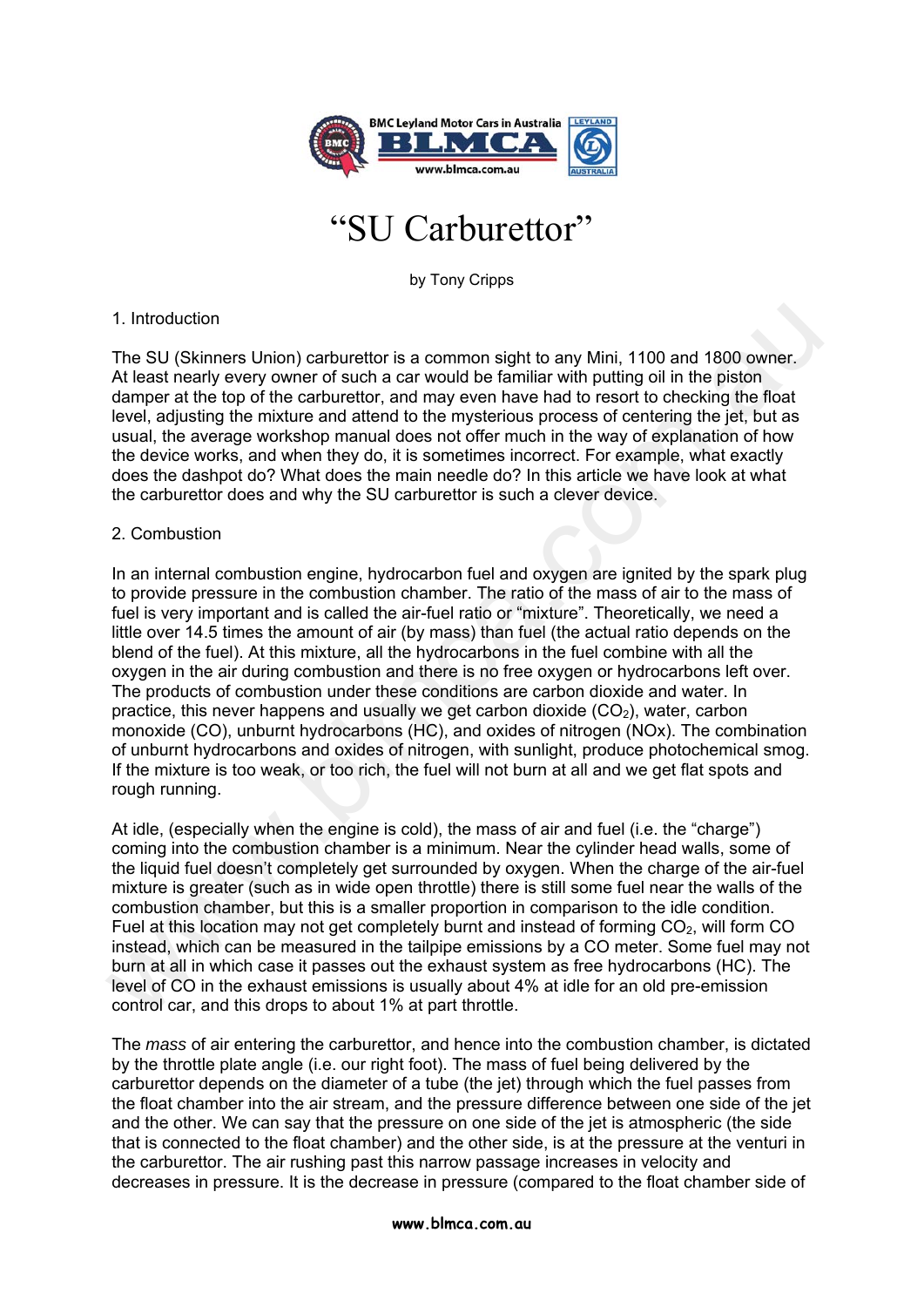the jet) that sucks liquid fuel up through the jet into the air stream – although it is more accurate to say that the increased pressure on the float chamber side pushes the fuel through the jet. It is important to know that the pressure, or depression, at the throat of a venturi depends on the flow rate (in litres per minute) and the size of the venturi. The greater the flow rate, the lower the pressure compared to that on the upstream and downstream sides of the venturi. The narrower the size of the venturi, the lower the pressure.

When we are at idle, we need a small amount of fuel flow. At part throttle, or full throttle, we need a greater fuel flow. We can therefore either increase the pressure difference, or increase the jet diameter to accomplish this. At acceleration, the throttle is opened quite rapidly. Air, having a lower density than liquid fuel, rushes through the carburettor and into the combustion chamber. The fuel, being a liquid, is at the same time being sucked through the jet in the carburettor but is slower to move than the air. The mixture in the combustion chamber is therefore weak (air-fuel ratio too high). To maintain a combustible mixture, we need to temporarily increase the amount of fuel entering the air stream.

As mentioned above, fuel is a mixture of hydrocarbons – chemicals containing carbon and hydrogen in various combinations. During combustion in the cylinder, the hydrogen in the fuel combines with oxygen in the air to give water. The carbon in the fuel combines with oxygen in the air to produce carbon dioxide. That is, water is a product of combustion, there is no getting rid of it. When you see water dripping from your exhaust pipe, it is water from combustion condensing out of the exhaust gases. It is important therefore to always drive your car some distance after starting it from cold so that all this condensed water can be heated up and driven off lest it remain in your muffler and rust it out.

#### 3. SU operation

In an SU carburettor, the diameter of the jet and the size of the venturi are altered to let more or less fuel through it in response to air flow. How to alter the diameter of the jet? By putting a tapered needle down through the middle of it. The more the needle is inserted, the narrower the effective diameter of the jet. The needle position is determined by the height of a piston to which the needle is connected. The operation of this piston is important. As many readers will know, but perhaps not appreciate the significance, is that this piston can be held at nearly any position from fully down, or closed, to the fully up position with much the same amount of force. The force has to overcome the mass of the piston, and the spring, which readers will know is quite a soft spring. If you raise or lower this piston with your finger (with the rapidly. Air. having a lower density than liquid fuel, rushes through the carburettor and into ombustion chamber. The fuel being a liquid, is at the same time being sucked through<br>the pet in the carburettor but is slower t



**Fig. 1** *Full size venturi at wide open throttle*.

engine not running), you will find that it has much the same resistance (except when you are actually moving it and have to overcome resistance of the damper) to your finger's effort wherever you position it. The piston itself acts as a restriction to the air flow. That is, it is itself acting as a variable venturi, or narrowing, of the passage of air through the carburettor. This venturi is in fact a rectangle of constant width and variable height. The upper side of the piston is ported to the pressure at the venturi narrowing.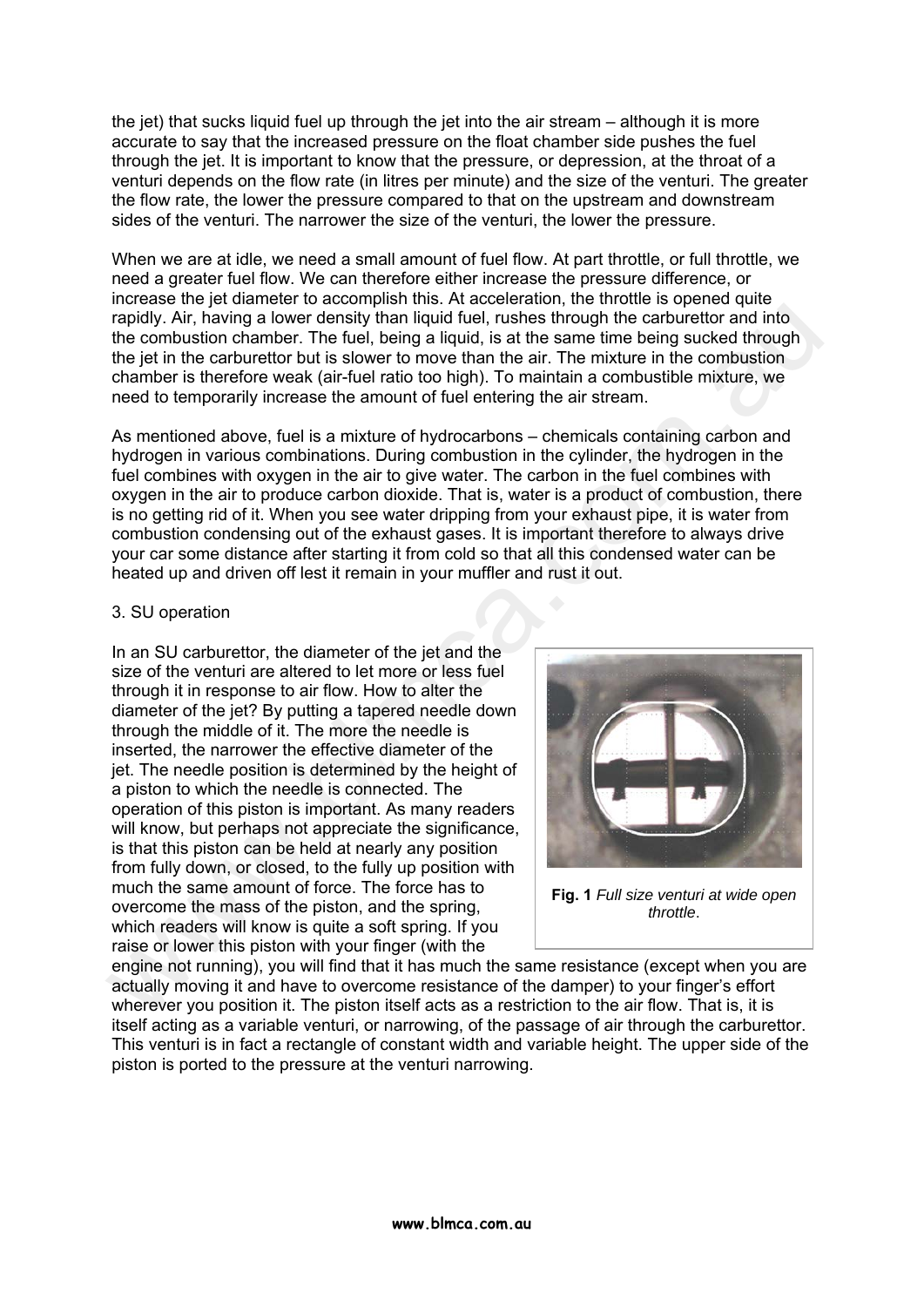So, what happens is that at a particular throttle opening, a certain amount of air in litres per minute is drawn through the carburettor. Let's imagine the piston is initially down (at idle). If we open the throttle slightly, engine manifold vacuum tends to pull more air through the rectangular venturi formed by the piston and the throttle body. The greater flow rate of air through this venturi results in a *decrease* in pressure, which lifts the piston up – thus opening the venturi and tending to bring the pressure back to its former level. The piston will not drop, *because it takes the same amount of pressure to hold the piston at any position* so it just stays in the new position (remember the finger test). Since the piston



**Fig. 2** *Narrow venturi at idle*.

has now been raised, more air, in litres per minute, can flow through the larger venturi as required by the engine. Since the piston has been raised, the needle, which is tapered, allows more fuel to be drawn from the float chamber, thus ensuring that the correct air-fuel mixture is maintained. The actual pressure at the venturi, and at the jet, is the same as before. When we close the throttle, the air flow through the carburettor decreases. This *increases* the pressure at the venturi and the piston is forced back downwards. In doing so, the height of the venturi decreases and tends to restore the pressure back to its former level. The piston then settles at a height appropriate to the air flow – the pressure at the venturi is back to its old level. Since the pressure at the venturi and hence the jet, is constant, no

matter what position the throttle is in, manufacturers can have some confidence in shaping the needle in the knowledge that they will also know what effective diameter of jet will provide a known quantity of fuel. SU carburettors fall into a class of what are called Constant Depression types, of which the CD Stromberg is a similar example, employing a diaphragm instead of a piston.

When the engine is cold, we are accustomed to pull out the choke. We need more fuel at this point because when the engine is cold, a lot of the fuel does not get vapourised and without extra fuel going in, the mixture that is in the vapour phase would not ignite (it would be too lean). We therefore suck in more liquid fuel to compensate. In the SU carburettor there is no choke as such although it is still labelled that way on the cable. Instead, the choke cable pulls the jet down from its normal position a few mm which, due to the taper of the needle, makes the effective jet diameter larger.

During acceleration, the mixture is made richer by damping the piston so that more suction is temporarily applied to the jet which increases the fuel flow through it. When the "acceleration" is finished, the piston settles down again to a new position which depends on the throttle plate position



as described previously. If you tip out the oil from the carburettor damper, you will most likely get a huge flat spot under acceleration. If you put heavy oil in there, you may get faster acceleration but at the cost of increased fuel consumption and black smoke from the exhaust.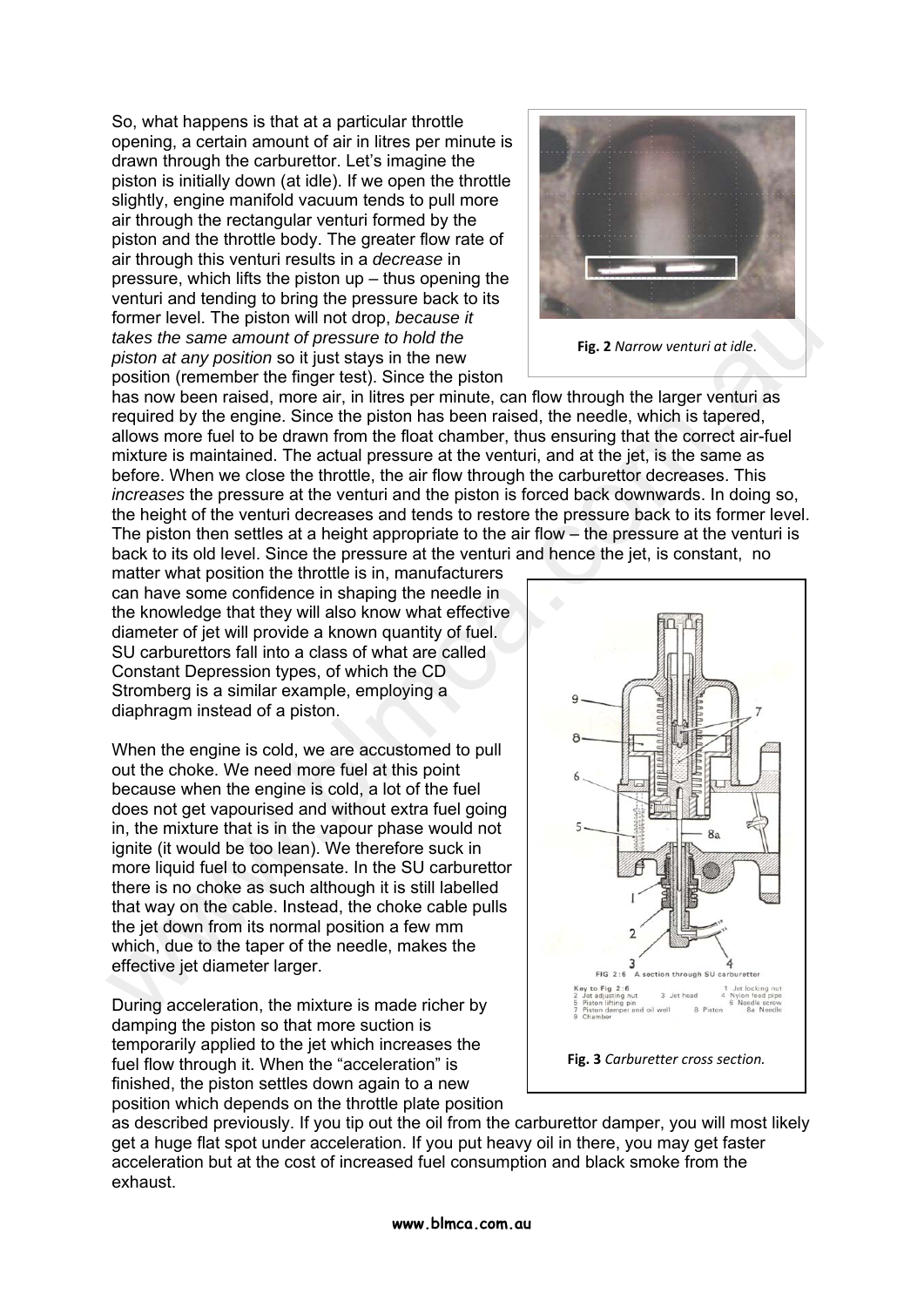# 4. Dashpot

There's an interesting issue in relation to the oil level in these dashpots that requires your attention. BMC workshop manuals usually state "*pour in sufficient quantity of engine oil to bring the level to about ½ in. (13 mm) above the top of the hollow piston rod*." For and Austin 1800, Intereurope repeats this advice verbatim. Scientific Publications No 66a offers "*pour in about a teaspoonful of light engine oil*", while Haynes just says to "*top up the damper*". Autoexpress provides a helpful "*top-up with engine oil to a level ½ inch (13 mm) above the top of the hollow piston rod*" but then adds "o*n dust-proofed carburettors, with a transverse hole across the neck of the chamber and no vent hole in the damper cap, the level must be ½ inch (13 mm) below*". Interestingly, all those manuals that show a cutaway view of the device clearly show the oil level as being *below* the top of the piston rod, and I believe this is the correct level despite what the text says. In an early Mini owners handbook, from 1962, the instructions are "*pour oil into the hollow piston rod until the level is ½ in (13 mm) from the top of the rod*" and the accompanying picture clearly shows the level being below the top of the rod. If oil is poured ½ above the top of the rod, it will most assuredly spill out the breather hole when the piston damper rises, and any excess will soon be sucked down into the piston chamber where it will eventually be consumed by the engine. The only possible advantage of over filling the piston rod is to provide some lubrication of the piston rod from time to time during normal routine service.

But, what oil to put in there? We have "light engine oil", "engine oil" and "thin engine oil" all mentioned in various BMC instructions. Some people even support the use of automatic transmission fluid for this purpose. To my mind, these cars were designed when oils were not the multi-grade products they are today. When the engine is cold, it would be helpful to have the oil a little thicker (higher viscosity) to provide a little more rich a mixture for acceleration compared to when the engine is at operating temperature – where the damper oil can be thinner. So, my personal recommendation is a single viscosity oil, such like Singer sewing machine oil. Various BMC documentation indicates SAE 20 oil for the carburettor dashpot, somewhat lighter than what is used in the engine. Note, it is possible to purchase the correct "SU Damper Oil" from an online store.

#### 5. Air Cleaner

A major disadvantage of liquid hydrocarbon fuel is the need to get the fuel from the liquid into the vapour phase before it enters the combustion chamber. If we get liquid in there, not only will the fuel inside the drops not be next to an oxygen molecule, ready for combustion at the command of the spark plug, but as we will have all experienced, the spark plug will become wet and cease to function. It takes heat to convert a liquid into a vapour, as one can readily experience by the cooling effect of perspiration. Thus, carburettors tend to run cold as heat is used to vapourise the fuel entering the inlet manifold. It is said that the original Mini engine was turned around because when the carburettor was at the front, it got so cold that it iced up. Often, car manufacturers connect the inlet and exhaust manifolds together so as to form a hot spot directly under the carburettor to help with vapourising the fuel. The unfortunate side effect of this is that the density of charge of air/fuel entering the combustion chamber is reduced, thus reducing the available maximum power output. This raises the interesting question of where the air horn of the air cleaner should point in an Austin 1800? BMC often allow some variation in positioning of the air cleaner so that in cold weather, air can be drawn in past the exhaust manifold and prevent the carburettor from icing up. An examination of the previously mentioned workshop manuals reveals that the majority of photos and line drawings show the air horn pointing vertically down the back of the engine. I suspect this is for English cars where the weather is usually colder than in Australia and the common practice of pointing it out to the side is probably better in this country. If the air is hole across the neck of the channer and no vent hole in the damper can, the level must be  $\chi$  inch (f 3 mm) below! Interestingly, all those manuals that show a collawy wiew of the  $\chi$  inch (f 3 mm) below! Interestingly,